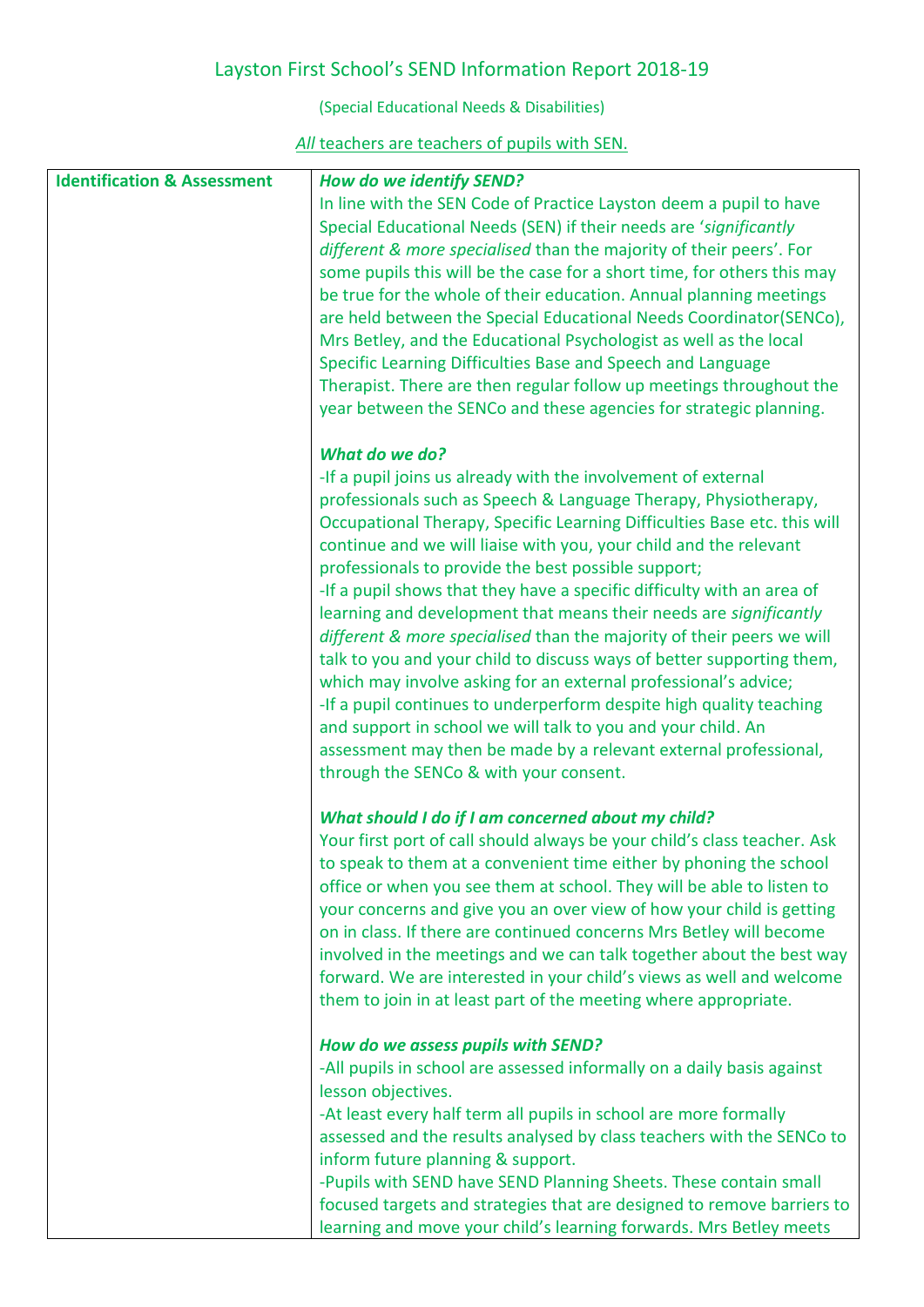|                                                          | termly with the teachers to discuss your child's progress and any<br>useful strategies that may have been recommended by external<br>professionals involved. These are then agreed with you and your<br>child. You are a partner in this process and we welcome your opinions<br>as well as your child's so any changes to targets or strategies can be<br>made.<br>-We use a range of strategies to assess and support your child<br>depending upon their needs.<br>-Pupils receiving additional interventions will be assessed weekly or<br>fortnightly.<br>-If specialist assessments are required the SENCo will refer your child,<br>with your consent, to the relevant external professionals.<br>-Mrs Betley meets termly with the SEND governor, as well as the<br>Head Teacher and Senior Leadership team to look at how we can be<br>most effective in supporting pupils with SEND.                                                                                                                                                                                                                                                                                                                                    |
|----------------------------------------------------------|----------------------------------------------------------------------------------------------------------------------------------------------------------------------------------------------------------------------------------------------------------------------------------------------------------------------------------------------------------------------------------------------------------------------------------------------------------------------------------------------------------------------------------------------------------------------------------------------------------------------------------------------------------------------------------------------------------------------------------------------------------------------------------------------------------------------------------------------------------------------------------------------------------------------------------------------------------------------------------------------------------------------------------------------------------------------------------------------------------------------------------------------------------------------------------------------------------------------------------|
| <b>Parent Engagement</b>                                 | We are committed to working alongside parents and pupils to deliver<br>the best quality education for your child.                                                                                                                                                                                                                                                                                                                                                                                                                                                                                                                                                                                                                                                                                                                                                                                                                                                                                                                                                                                                                                                                                                                |
|                                                          | How do we involve parents & how will I know how my child is<br>doing?<br>In addition to the usual parents' consultation meetings which are<br>termly we:<br>-Invite you to Parent Chats & forums to involve you in moving school<br>practice forward;<br>-SEND Coffee mornings once a term for you to meet informally with<br>the SENDCo and other parents of children with SEND;<br>-Have an 'open door' policy where you are regularly invited in for<br>special events, opportunities to work alongside your child in class,<br>informal chats, and opportunities to support reading in school;<br>-Have an 'open door' policy should you want to meet with your child's<br>class teacher too. Just phone the office or speak to the teacher<br>personally to arrange a convenient time;<br>-Target set and review IEP targets alongside you and your child;<br>-Provide home/school communication books where needed.<br>Who can I contact for further information?<br>-The school's phone number is 01763 271 235 if you wish to make an<br>appointment with a member of staff.<br>-The Hertfordshire Grid for Learning (www.intra.thegrid.org.uk) will<br>also direct you to more information about Hertfordshire schools. |
| <b>Provision - support &amp;</b><br><b>interventions</b> | What kind of support can parents expect for pupils with SEND?<br>-We aim to keep pupils in the classroom to benefit from high quality<br>teaching as much as possible. To enable this to happen we use<br>Teaching Assistants (TA) to help promote your child's independence.<br>We differentiate work which means providing work that is<br>personalised to your child so they can access it with increasing<br>independence. We provide visual prompts, concrete resources,<br>whiteboards and pens, writing frames, computer programmes, peer<br>support, outdoor experiences and a creative curriculum;<br>-We use the 'assess $-$ plan $-$ do $-$ review' model to constantly monitor                                                                                                                                                                                                                                                                                                                                                                                                                                                                                                                                       |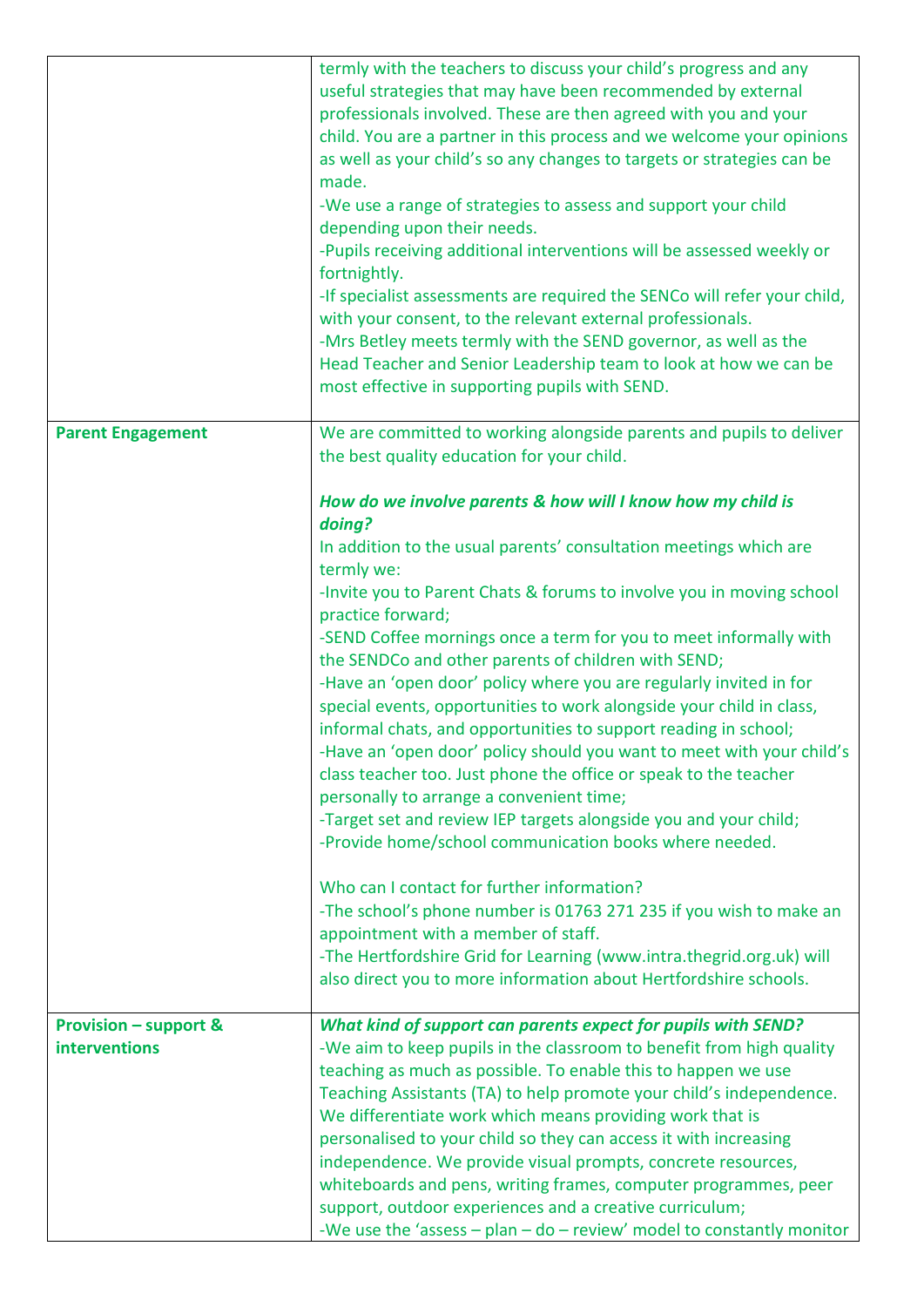|                      | the success of the strategies we are trying;<br>-Where appropriate small group or one to one work with teacher or<br>experienced TA can be offered;<br>-Makaton signing is used across the school;<br>-There is some flexibility of classroom layout and providing quieter<br>areas for learning for pupils on the autistic spectrum or with other<br>sensory needs;<br>-iPads and PCs are used to support learning;<br>-There are opportunities for outdoor learning across the curriculum<br>through our Forest School wildwood sessions, sensory garden and<br>enhanced outdoor learning areas;<br>-Learning Partners, Buddies and Paired Reading Buddies are<br>employed across the school;<br>-We have a Breakfast & After School Club (subject to spaces &<br>payment of a fee) run by Buntings Nursery;<br>-We try and accommodate your child's needs when on school trips<br>too and can be flexible with the Year 4 residential trip;<br>-We have a disabled toilet on site;<br>-We have a nurture group called Little Acorns which is run by two<br>qualified practitioners and overseen by Mrs Betley. We have been<br>awarded accreditation from the Majorie Boxall Quality Mark award<br>from The Nurture Group Network. This is available for children who<br>need additional nurture time in order to access their learning.<br>Children join this in consultation with you, your child and the class<br>teacher, as well as Little Acorns staff. We offer therapeutic sand play<br>as well as Lego Therapy.<br>What specialist services do the school have access to?<br>-Educational Psychologists<br>-Speech & Language Therapists<br>-Specific Learning Difficulties Base providing support, advice and<br>resources<br>-School Nurse<br>-Nurture Group Network<br><b>What training have staff had?</b><br>-Both our nurture group practitioners are qualified;<br>-Teachers and TAs regularly have training from the SpLD Base on<br>supporting children with maths and literacy difficulties;<br>-All teachers are trained to a variety of concrete maths resources;<br>-Mrs Betley has an Advanced Diploma in Special Education Needs |
|----------------------|-------------------------------------------------------------------------------------------------------------------------------------------------------------------------------------------------------------------------------------------------------------------------------------------------------------------------------------------------------------------------------------------------------------------------------------------------------------------------------------------------------------------------------------------------------------------------------------------------------------------------------------------------------------------------------------------------------------------------------------------------------------------------------------------------------------------------------------------------------------------------------------------------------------------------------------------------------------------------------------------------------------------------------------------------------------------------------------------------------------------------------------------------------------------------------------------------------------------------------------------------------------------------------------------------------------------------------------------------------------------------------------------------------------------------------------------------------------------------------------------------------------------------------------------------------------------------------------------------------------------------------------------------------------------------------------------------------------------------------------------------------------------------------------------------------------------------------------------------------------------------------------------------------------------------------------------------------------------------------------------------------------------------------------------------------------------------------------------------------------------------------------------------------------|
|                      | from Cambridge University;<br>-Mrs Betley is trained to use the Wellcomm screening and<br>intervention for speech and language.                                                                                                                                                                                                                                                                                                                                                                                                                                                                                                                                                                                                                                                                                                                                                                                                                                                                                                                                                                                                                                                                                                                                                                                                                                                                                                                                                                                                                                                                                                                                                                                                                                                                                                                                                                                                                                                                                                                                                                                                                             |
| <b>Accessibility</b> | The school is built on various levels so there are steps around the<br>whole school, both inside and out. This currently makes it unsuitable<br>for pupils who use wheelchairs. However, all stairs have handrails. We<br>review our Accessibility Plan every 3 years in order for us to become<br>as inclusive as possible.<br>Please refer to our Accessibility Plan.                                                                                                                                                                                                                                                                                                                                                                                                                                                                                                                                                                                                                                                                                                                                                                                                                                                                                                                                                                                                                                                                                                                                                                                                                                                                                                                                                                                                                                                                                                                                                                                                                                                                                                                                                                                     |